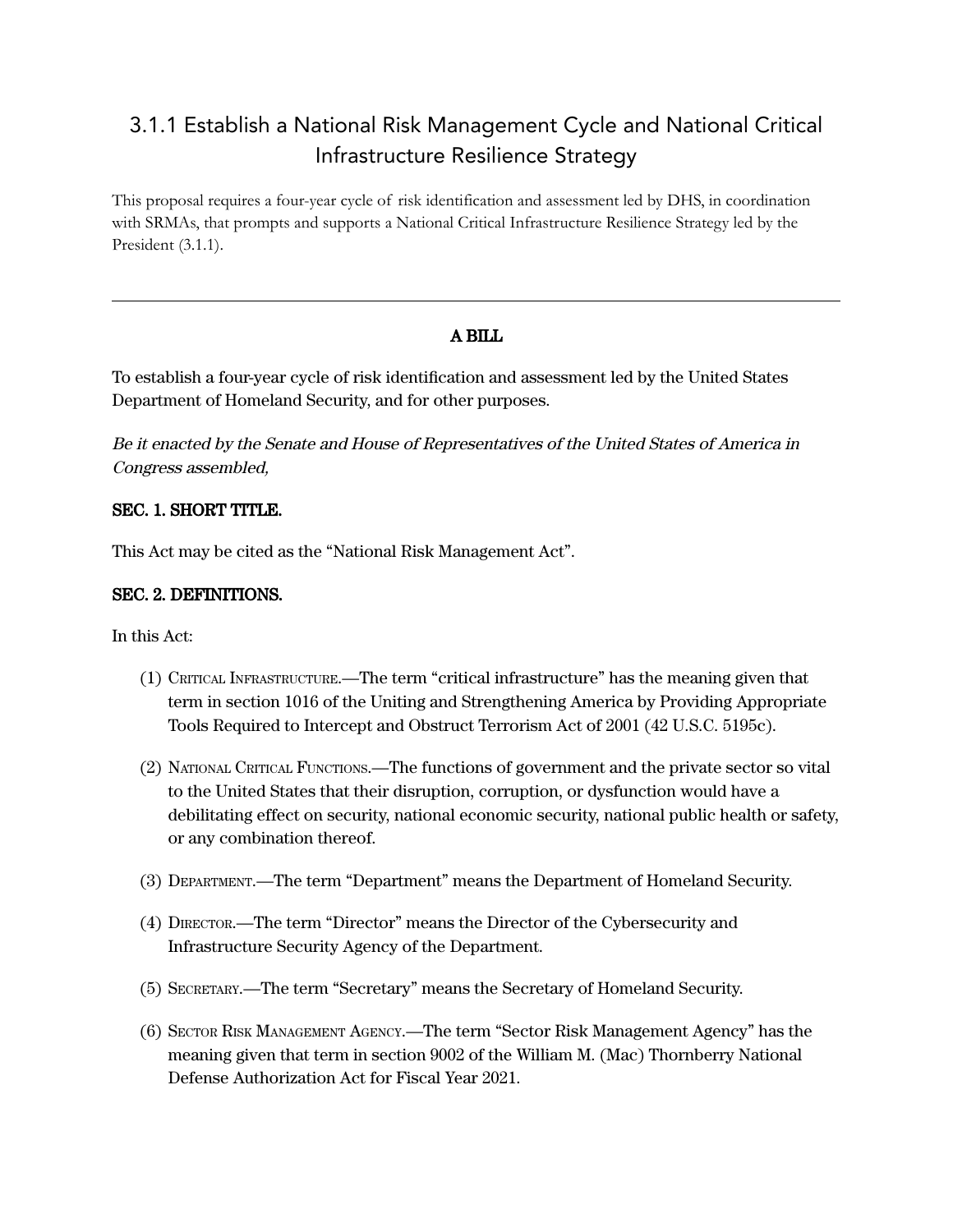#### SEC. 3. NATIONAL RISK MANAGEMENT CYCLE.

- (a) RISK IDENTIFICATION AND ASSESSMENT.—
	- (1) IN GENERAL.—The Secretary, acting through the Director, shall establish a process by which to identify, assess, and prioritize risks to critical infrastructure, considering both cyber and physical threats, vulnerabilities, and consequences.
	- (2) CONSULTATION.—In developing the process required by paragraph (1), the Secretary shall consult with Sector Risk Management Agencies and critical infrastructure owners and operators.
	- (3) PUBLICATION.—Not later than 180 days following the enactment of this Act, the Secretary shall publish procedures for process developed pursuant to paragraph (1) in the Federal Register.
	- (4) REPORT.—Not later than one year following the enactment of this Act, and every four years thereafter, the Secretary shall submit to the President a report on the risks identified by the process established pursuant to paragraph (1).
- (b) NATIONAL CRITICAL INFRASTRUCTURE RESILIENCE STRATEGY.—
	- (1) IN GENERAL.—Not later than one year after the Secretary delivers each report required by subsection (a), the President shall deliver to Majority and Minority Leaders of the Senate and the Speaker and Minority Leader of the House of Representatives a National Critical Infrastructure Resilience Strategy designed to address the risks identified by the Secretary.
	- (2) ELEMENTS.—In each strategy delivered pursuant to this subsection, the President shall:
		- (A)Identify, assess, and prioritize areas of risk to critical infrastructure that would compromise, disrupt, or impede their ability to support the national critical functions of national security, economic security, or public health and safety.
		- (B) Assess the implementation of the previous National Critical Infrastructure Resilience Strategy, as applicable.
		- (C)Identify and outline current and proposed national-level actions, programs, and efforts to be taken to address the risks identified.
		- (D)Identify the Federal departments or agencies responsible for leading each national-level action, program, or effort and the relevant critical infrastructure sectors for each.